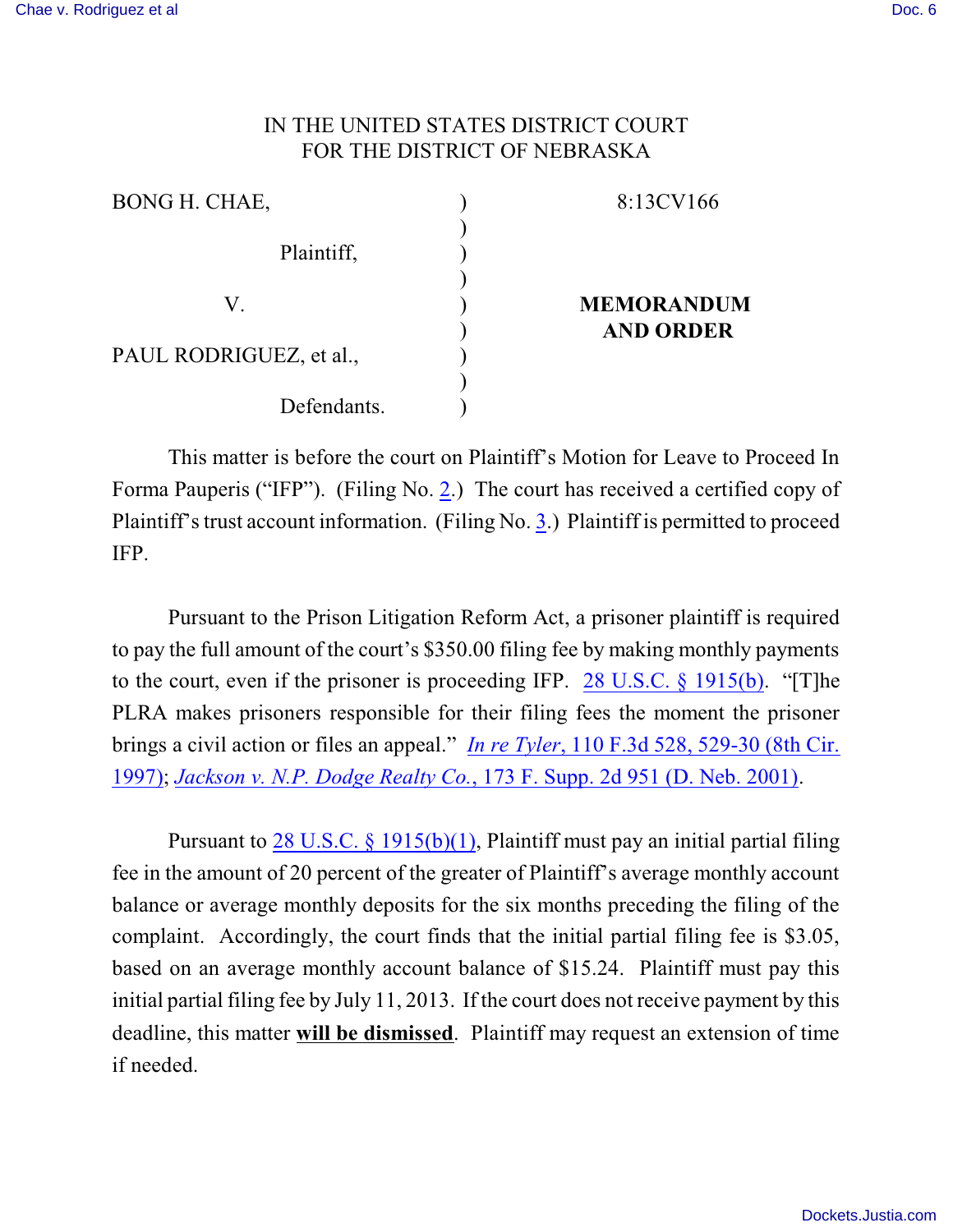In addition to the initial partial filing fee, Plaintiff must "make monthly payments of 20 percent of the preceding month's income credited to the prisoner's account." 28 U.S.C.  $\S$  [1915\(b\)\(2\)](http://web2.westlaw.com/find/default.wl?fn=_top&rs=WLW8.08&rp=%2ffind%2fdefault.wl&mt=Westlaw&vr=2.0&sv=Split&cite=28+usc+section+1915). The statute places the burden on the prisoner's institution to collect the additional monthly payments and forward them to the Court as follows:

After payment of the initial partial filing fee, the prisoner shall be required to make monthly payments of 20 percent of the preceding month's income credited to the prisoner's account. The agency having custody of the prisoner shall forward payments from the prisoner's account to the clerk of the court each time the amount in the account exceeds \$10 until the filing fees are paid.

28 U.S.C. § [1915\(b\)\(2\)](http://web2.westlaw.com/find/default.wl?fn=_top&rs=WLW8.08&rp=%2ffind%2fdefault.wl&mt=Westlaw&vr=2.0&sv=Split&cite=28+usc+section+1915). Therefore, after payment in full of the initial partial filing fee, the remaining installments shall be collected pursuant to this procedure.

The Clerk of the court shall send a copy of this Memorandum and Order to the appropriate financial official at Plaintiff's institution. Plaintiff will remain responsible for the entire filing fee, as long as he is a prisoner, even if the case is dismissed at some later time. *See Tyler*, 110 [F.3d at 529-30](http://www.westlaw.com/find/default.wl?rs=CLWP3.0&vr=2.0&cite=110+F.3d+528); *Jackson*[, 173 F. Supp.](http://www.westlaw.com/find/default.wl?rs=CLWP3.0&vr=2.0&cite=173+F.Supp.2d+951) [2d at 951](http://www.westlaw.com/find/default.wl?rs=CLWP3.0&vr=2.0&cite=173+F.Supp.2d+951).

IT IS THEREFORE ORDERED that:

1. Plaintiff's Motion for Leave to Proceed In Forma Pauperis (Filing No. [2](http://ecf.ned.uscourts.gov/doc1/11302792603)) is granted.

2. Plaintiff shall pay an initial partial filing fee of \$3.05 by July 11, 2013, unless an enlargement of time is granted in response to a written motion. If the initial partial filing fee is not received by the specified deadline, this case **will be dismissed**.